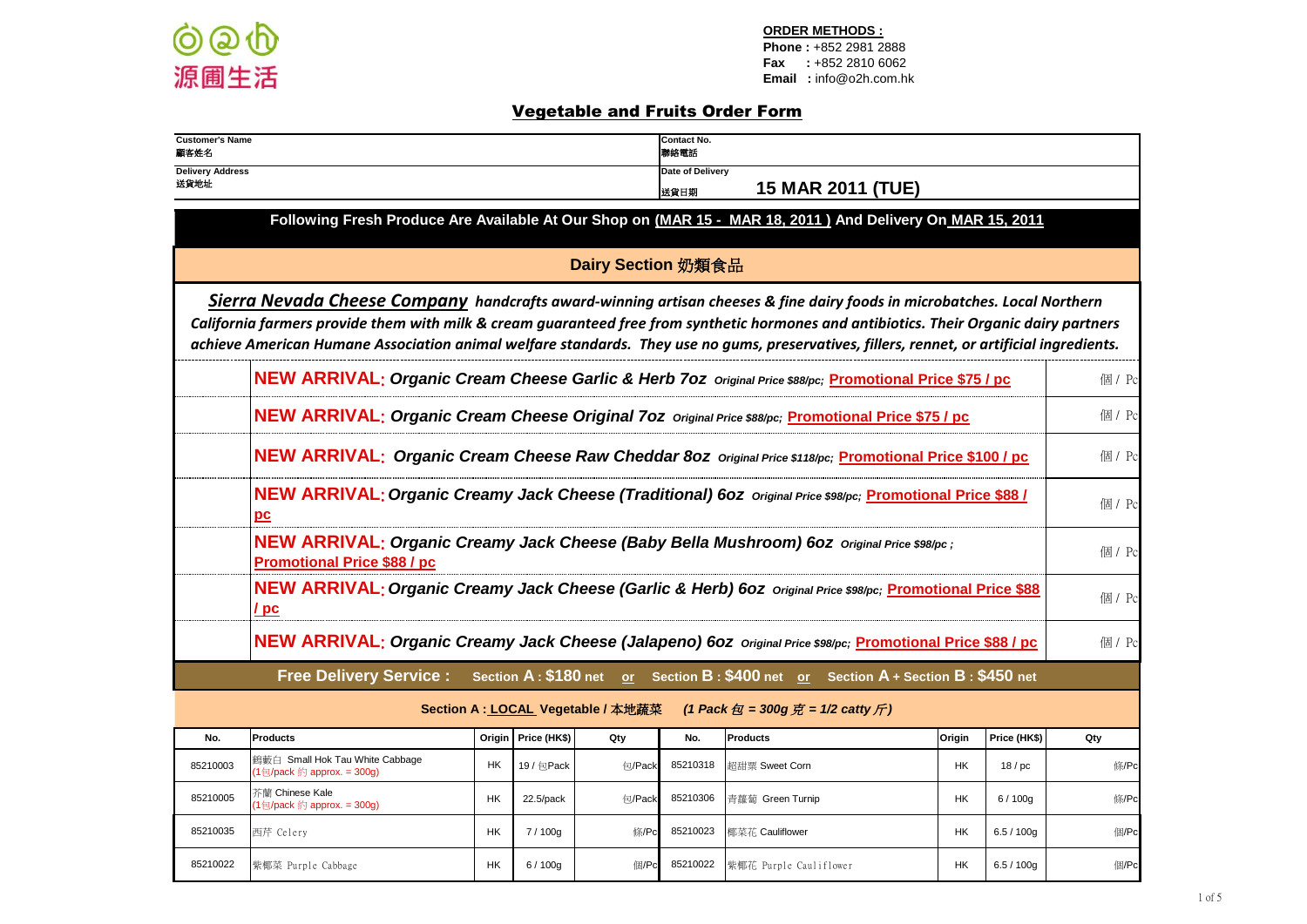| 85210020      | 青椰菜 Green Cabbage                                                                  | HK     | 6/100g            | 個/Pc                                            | 85210014 | Garland Chrys. 春菊<br>(1包/pack 約 approx. = 300g)                                                                                                                                     | HK        | 19/pack                | 包/Pack        |  |  |
|---------------|------------------------------------------------------------------------------------|--------|-------------------|-------------------------------------------------|----------|-------------------------------------------------------------------------------------------------------------------------------------------------------------------------------------|-----------|------------------------|---------------|--|--|
|               |                                                                                    |        |                   | Section B: IMPORTED Vegetable and Fruits / 入口蔬果 |          |                                                                                                                                                                                     |           |                        |               |  |  |
| Vegetables/蔬菜 |                                                                                    |        |                   |                                                 |          | Fruits/水果                                                                                                                                                                           |           |                        |               |  |  |
| No.           | <b>Products</b>                                                                    | Origin | Price (HK\$)      | Qty                                             | No.      | <b>Products</b>                                                                                                                                                                     | Origin    | Price (HK\$)           | Qty           |  |  |
| 41510313      | Beet Root(Red) 紅菜頭                                                                 | US     | 68 / kg           |                                                 | 41520203 | Blueberry 藍莓 (SPECIAL)<br>Buy 2 get 1 free                                                                                                                                          | <b>US</b> | 68 / punnet<br>(60z)   |               |  |  |
| 41510100      | Pumpkin: Kabocha 南瓜                                                                | US     | 68 / kg           |                                                 | 41520200 | Strawberry 士多啤梨 <i>(SPECIAL)</i><br>Buy 2 get 1 free                                                                                                                                | <b>US</b> | 68 / punnet<br>(8.8oz) |               |  |  |
| 41510101      | Squash Butternut 牛油南瓜                                                              | US     | 68 / kg           |                                                 | 41520309 | Papaya - <b>Sunrise</b> 木瓜                                                                                                                                                          | <b>US</b> | 55 / piece             |               |  |  |
| 41510304      | Carrots 紅蘿蔔                                                                        | US     | 68 / kg           |                                                 | 41520308 | Avocado 牛油果                                                                                                                                                                         | <b>US</b> | 10.8 / 100gm           |               |  |  |
| 41510302      | Sweet Potato: Japanese Sweet 日本蕃薯                                                  | US     | 62 / kg           |                                                 | 41520313 | Lemon 檸檬                                                                                                                                                                            | <b>US</b> | $6.8 / 100$ gm         | Not Available |  |  |
| 41510302      | Sweet Potato: Garnet 蕃薯                                                            | US     | 62 / kg           |                                                 | 41520318 | Lime 青檸                                                                                                                                                                             | US        | 9.8 / 100gm            | Not Available |  |  |
| 41510303      | Potatoes 薯仔                                                                        | US     | 68 / kg           |                                                 | 41520300 | Banana 香蕉                                                                                                                                                                           | <b>US</b> | 6.8 / 100gm            | Not Available |  |  |
| 41510023      | Cauliflower 椰菜花                                                                    | US     | 68 / kg           |                                                 | 41520006 | Pears - Comice 啤梨                                                                                                                                                                   | US        | 8.8/100gm              | Not Available |  |  |
| 41510008      | Spinach 菠菜 (1 bunch approx. = 320g)<br>(Original Price 12.8 / 100gm)               | US     | $9.8 / 100$ gm    |                                                 | 41520312 | Grapefruit <b>Ruby</b> 紅西柚                                                                                                                                                          | <b>US</b> | 8.8 / 100gm            |               |  |  |
| 41510016      | Italian Lettuce 意大利生菜 (1 bunch approx. =<br>400g)<br>(Original Price 12.8 / 100gm) | US     | $9.8 / 100$ gm    |                                                 | 41520306 | Kiwi 奇異果                                                                                                                                                                            | <b>US</b> | 8.8 / 100gm            |               |  |  |
| 41510314      | White Mushroom 蘑菇 (Original Price 48/pack                                          | US     | 40 / pack         |                                                 | 41520312 | Grapefruit Cocktail 西柚                                                                                                                                                              | US        | 8.8 / 100gm            |               |  |  |
| 41510020      | Cabbage (Napa) 紹菜                                                                  | US     | 78 / kg           |                                                 | 41520005 | Pears Asian - Chojuro 亞洲梨                                                                                                                                                           | US        | 8.8/100gm              | Not Available |  |  |
| 41510024      | Cabbage (Red) 紅椰菜                                                                  | US     | 78 / kg           |                                                 | 41520006 | Pears <u>Red D'Anjou</u> 啤梨 (紅色 )                                                                                                                                                   | US        | 8.8 / 100gm            | Not Available |  |  |
| 41510036      | Green Kale 綠色芥藍菜                                                                   | US     | 88 / kg           |                                                 | 41520104 | White Nectarine - <u>Arctic Pride</u> 白桃駁李                                                                                                                                          | US        | 7.8 / 100gm            | Not Available |  |  |
| 41510035      | Celery 西芹                                                                          | US     | 7.8 / 100gm       |                                                 | 41520401 | Watermelon Yellow Seedless 無核黃肉西瓜                                                                                                                                                   | US        | 5.8 / 100gm            | Not Available |  |  |
| 41510316      | Tomato 蕃茄<br>(Original Price 12.8 / 100gm)                                         | US     | $9.8 / 100$ gm    |                                                 | 41520104 | Nectarine - <b>September Brite</b> 桃駁李                                                                                                                                              | <b>US</b> | 7.8 / 100gm            | Not Available |  |  |
| 41510029      | Broccoli 西蘭花                                                                       | US     | 8.8/100gm         |                                                 | 41520100 | Plum - Elephant Heart 李子                                                                                                                                                            | <b>US</b> | 7.8 / 100gm            | Not Available |  |  |
| 41510004      | Baby Bok Choi 小棠菜 (1 bunch approx. = 430g)<br>(Original Price 12.8 / 100gm)        | US     | $9.8 / 100$ gm    |                                                 | 41520108 | Figs - Black Mission 無花果                                                                                                                                                            | <b>US</b> | 78 / punnet            | Not Available |  |  |
| 41510404      | Leek 大蒜                                                                            | US     | 8.8 / 100gm       | Not Available                                   | 41520108 | Mango - Ataulfo 芒果                                                                                                                                                                  | US        | 9.8/100gm              |               |  |  |
| 41510400      | Onion Brown 洋蔥                                                                     | US     | 62 / kg           |                                                 | 41520010 | Granny Smith Apple 青蘋果                                                                                                                                                              | <b>US</b> | 7.8 / 100gm            | Not Available |  |  |
| 41560403      | Garlic Peeled 去皮蒜頭<br>(Original Price 48 / bag)                                    | US     | 43 / bag<br>(6oz) |                                                 | 41520002 | Fuji Apple 富士蘋果                                                                                                                                                                     | <b>US</b> | $9.8 / 100$ gm         |               |  |  |
| 41510403      | Garlic Russian 蒜頭                                                                  | US     | 24 / 100gm        |                                                 | 41520001 | Gala Apple 加拿蘋果                                                                                                                                                                     | US        | 8.8 / 100gm            |               |  |  |
| 41510402      | Shallot 蔥頭                                                                         | US     | 15 / 100gm        |                                                 | 41520315 | Mandarins/Tangerine 柑                                                                                                                                                               | US        | 9.8 / 100gm            |               |  |  |
| 41510405      | Ginger 薑                                                                           | US     | 20 / 100gm        |                                                 | 41520319 | Oranges <b>Blood</b> 血橙                                                                                                                                                             | US        | 8.8/100gm              |               |  |  |
| 720855125542  | Organic Eggs 有機雞蛋                                                                  | US     | 88 / doz          | Not Available                                   | 41520310 | Oranges Navel /橙                                                                                                                                                                    | <b>US</b> | 7.8 / 100gm            |               |  |  |
| 835098000102  | Organic Jumbo Raisins (Green) 有機青提子乾                                               | US     | 68 / Can          |                                                 | 41520311 | Oranges Valencia / 橙                                                                                                                                                                | <b>US</b> | 7.8 / 100gm            |               |  |  |
| 835098000201  | Organic Jumbo Raisins (Red) 有機紅提子乾                                                 | US     | 68 / Can          |                                                 |          | For every purchase over \$400 (excluding Oranges Valencia & Red Delicious Apple), you could enjoy 50%<br>discount (ie. \$3.9/100gm) on Oranges Valencia (up to 10 pcs per purchase) |           |                        |               |  |  |
| JE 2469       | Organic Dates 大棗                                                                   | US     | 58 / punnet       |                                                 |          |                                                                                                                                                                                     |           |                        |               |  |  |
|               |                                                                                    |        |                   |                                                 |          |                                                                                                                                                                                     |           |                        |               |  |  |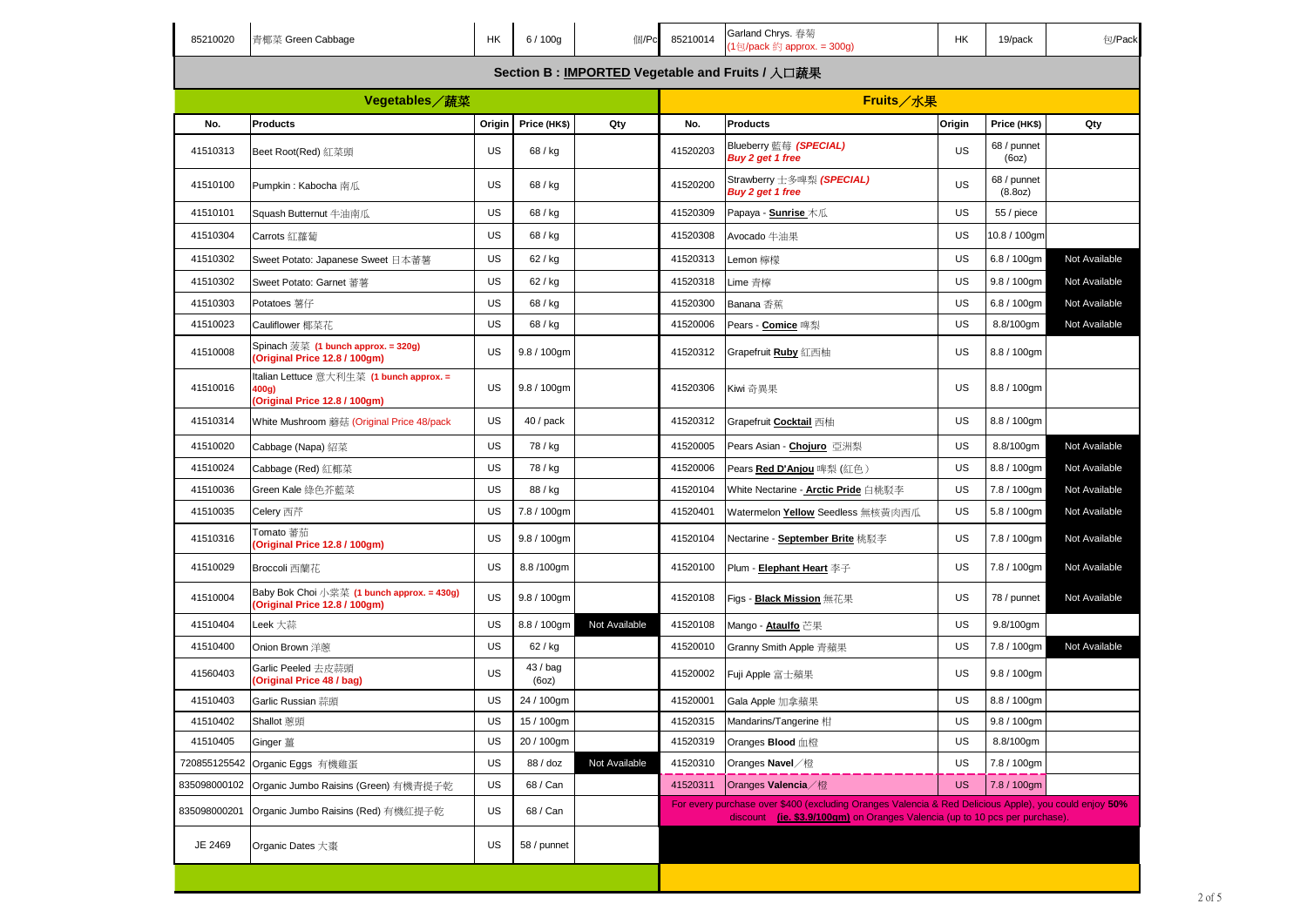| Marushima Ginger Black Tea<br>石原式生薑紅茶(16包裝)                          | Japan     | 138.00 |              | IHR Vollmond Bier (Bio) - 330ml                   | Switerland | 38.00  |              |
|----------------------------------------------------------------------|-----------|--------|--------------|---------------------------------------------------|------------|--------|--------------|
| Marushima Karin Giner Powder<br>花梨生薑茶(5包装)                           | Japan     | 45.00  |              | IHR Leermond Bier (Bio) - 330ml - Non Alcohol     | Switerland | 38.00  |              |
| Marushima Organic Raw Ginger Powder<br>丸鳥牛姜湯                         | Japan     | 98.00  |              | IHR Naturperle Bier (Bio) - 330ml                 | Switerland | 38.00  |              |
| Marushima Dried Sesame & Bonito Rice Flavour<br>岁麻鰹鱼拌飯料              | Japan     | 48.00  |              | IHR Calvinus Bier (Bio) - 330ml                   | Switerland | 38.00  |              |
| Marushima Mixed Raw Miso Paste<br>丸鳥調合味噌                             | Japan     | 98.00  |              | IHR NinkasiKOM (Bio) - 250ml - Non Alcohol        | Switerland | 33.00  | Out of Stock |
| Marushima 鰹魚調味素箱入 50x10g                                             | Japan     | 168.00 |              | IHR NinkasiXAN (Bio) - 250ml                      | Switerland | 33.00  | Out of Stock |
| Marushima 鰹魚調味素箱袋入10×10g                                             | Japan     | 48.00  |              |                                                   |            |        |              |
| Marushima Dried Shrimp & Sardine Rice Flavour 沙丁<br>魚拌飯料             | Japan     | 48.00  |              | Edward & Sons Seaweed Miso Cup                    | US         | 56.00  |              |
| Marushima Dried Bonito<br>原味柴魚片                                      | Japan     | 48.00  |              | <b>Bar Harbor Clam Bisque</b>                     | US         | 46.00  |              |
| Marushima Shitake Konbu Flavour 燒烤調味素(素食者<br>可用)袋人 5g×8              | Japan     | 58.00  |              | Bar Harbor Crab Bisque                            | US         | 46.00  |              |
| Marushima Shodoshima Hand Made Soumen Noodle<br>丸島手工肅麵               | Japan     | 43.00  |              | Bar Harbor Lobster Bisque                         | US         | 46.00  |              |
| <b>Marushima Noodles</b><br>尾道拉麵                                     | Japan     | 24.00  | Out of Stock | <b>Baby Food</b>                                  |            |        |              |
| Marushima Men Bonto Flavour<br>鰹魚麵汁                                  | Japan     | 55.00  | Out of Stock | Hipp Mango & Banana Melba from 4 months           | Gremany    | 16.00  | Out of Stock |
| Marushima Golden Sesame Flavour<br>丸鳥芝麻香油(醬)                         | Japan     | 85.00  |              | Hipp Tropical Fruit Salad 7 Month                 | Gremany    | 18.00  |              |
| Marushima Organic Soy Sauce<br>丸島有機純正醬油(濃) 550ml                     | Japan     | 78.00  |              | Hipp Spinach, Cheese & Potatoes (>4 Mon.)         | Gremany    | 16.00  |              |
| Marushima Organic Soy Sauce<br>丸島有機純正醬油(濃) 150ml                     | Japan     | 40.00  |              | Hipp Red Fruit & Apple Compote from 4 months      | Gremany    | 16.00  | Out of Stock |
| Marushima Salt Reduction Soy Sauce<br>丸島減鹽醬油 360ml                   | Japan     | 58.00  |              | Hipp Apple & Grape Drink (>4 Mon.)                | Gremany    | 31.00  | Out of Stock |
| Marushima Salt Reduction Soy Sauce<br>丸島減鹽醬油 900ml                   | Japan     | 95.00  |              | Hipp Follow-on Milk                               | Gremany    | 220.00 | Out of Stock |
| Marushima Organic Pure Rice Vinegar<br>丸島有機純米醋 300ml                 | Japan     | 42.00  |              | <b>Hipp Infant Milk</b>                           | Gremany    | 220.00 | Out of Stock |
| Marushima Sushi Vinegar<br>壽司醋                                       | Japan     | 72.00  |              | Hipp Creamed Parsnip, Potato and Cauliflower      | Gremany    | 16.00  |              |
| <b>Natural Breakfast Drink</b>                                       |           |        |              | Hipp Carrots & Potatoes 4 months                  | Gremany    | 16.00  | Out of Stock |
| Tsung Lin Spirulina Vitality Meal<br>宗林有機螺旋藻綜合活力餐                    | <b>TW</b> | 178.00 |              | Hipp Banana & Peach Dessert 4 months              | Gremany    | 16.00  |              |
| Tsung Lin Nuts & Cereal Vitality Meal<br>宗林有機堅果十穀活力餐                 | <b>TW</b> | 178.00 |              | Hipp Apple&Blueberry Dessert (>4 Mon.)            | Gremany    | 16.00  | Out of Stock |
| Miao Yuan Bao Natural Ginger Health Tea<br><b>妙元實</b> 薑麻養生茶          | TW        | 88.00  |              | Hipp Apple & Pear Pudding (>4 Mon.)               | Gremany    | 16.00  |              |
| Miao Yuan Bao Vitality Integrated Cereal Powder<br><b>妙元實</b> 活力綜合穀粉 | TW        | 115.00 |              | Hipp Banana & Rice Pudding from 4 months          | Gremany    | 16.00  | Out of Stock |
| Miao Yuan Bao NaturalAlmond & Oats Powder<br><b>妙元寶</b> 杏仁燕麥穀粉       | <b>TW</b> | 115.00 |              | <b>Hipp</b> Mixed Vegetables 4 months             | Gremany    | 16.00  |              |
| <b>Gluten Free</b>                                                   |           |        |              | <b>Baby Care</b>                                  |            |        |              |
| Glutino Pretzels Twists, Unsalted 8oz                                | Israel    | 52.00  |              | Beaming Baby Shampoo & Bodywash                   | UK         | 68.00  |              |
| <b>Glutino Pretzel Sticks</b>                                        | Israel    | 78.00  |              | Beaming Baby Organic Skin Care Baby Lotion        | <b>UK</b>  | 78.00  |              |
| <b>Glutino Family Bag Pretzels</b>                                   | Israel    | 78.00  |              | Beaming Baby Nappy Cream with Organic<br>Lavender | <b>UK</b>  | 95.00  |              |
| Glutino Sesame Pretzel Rings                                         | Israel    | 52.00  |              | Beaming Baby Shampoo & Bodywash w Org.            | <b>UK</b>  | 85.00  |              |
| <b>Blue Diamond Almond Nut Thins</b>                                 | US        | 32.00  | Out of Stock | Lavender<br>Green Baby Baby Oil                   | <b>UK</b>  | 73.00  |              |
| <b>Blue Diamond Hazelnuts Nut Thins</b>                              | US        | 32.00  | Out of Stock | Green Baby Shampoo & Bodywash                     | UK         | 93.00  | Out of Stock |
|                                                                      |           |        |              |                                                   |            |        |              |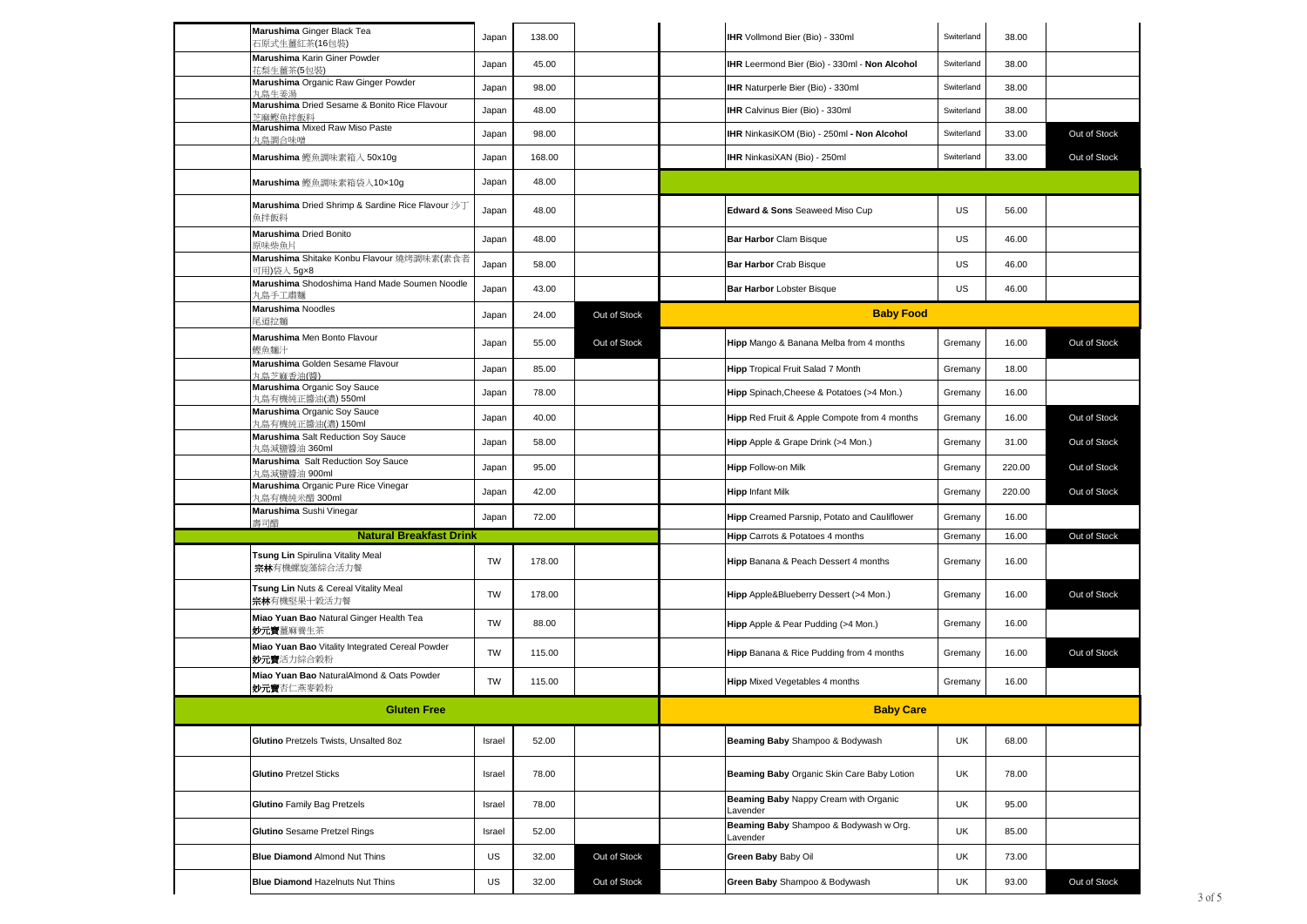|                | Mary's Gone Organic Original Crackers; Wheat &<br>Gluten Free | US      | 52.00  |                                              | Green Baby Baby Lotion                         | UK      | 93.00        |              |
|----------------|---------------------------------------------------------------|---------|--------|----------------------------------------------|------------------------------------------------|---------|--------------|--------------|
|                | Mary's Gone Crackers, Caraway, Wheat Free, Gluten<br>Free     | US      | 52.00  |                                              | Green Baby Chest Rub                           | UK      | 93.00        |              |
|                | Mary's Gone Stick & Twigs Sea Salt                            | US      | 52.00  |                                              | Green Baby Milk Bath                           | UK      | 80.00        | Out of Stock |
|                | <b>Braggs Liquid Aminos</b><br>有機天然營養醬油 16oz                  | US      | 52.00  |                                              | Green Baby Nappy Balm                          | UK      | 80.00        |              |
|                | <b>Braggs Organic Liquid Aminos</b><br>有機天然營養醬油 32oz          | US      | 80.00  |                                              | Green Baby Petroleum Free Jelly                | UK      | 73.00        | Out of Stock |
|                | Artisana Cacao Bliss CoconutButter                            | US      | 125.00 |                                              | Green Baby Sleep Balm                          | UK      | 93.00        |              |
|                | Artisana Raw Coconut Butter                                   | US      | 90.00  |                                              | Natracare Baby Wipes, 50's                     | UK      | 69.00        |              |
|                | Artisana Raw Walnut Butter                                    | US      | 140.00 |                                              | <b>Personal Care</b>                           |         |              |              |
|                | Artisana Raw Pecan Butter                                     | US      | 125.00 |                                              | Natracare Slender Pads, 20's                   | UK      | 44.00        |              |
|                | Artisana Raw Macadamia With Cashews Butter                    | US      | 145.00 |                                              | Natracare Regular Pads, 14's                   | UK      | 37.00        |              |
|                | King Soba Black Rice Noodles                                  | UK      | 34.00  |                                              | Natracare Super Pads, 12's                     | UK      | 31.00        |              |
|                | King Soba Brown Rice Noodles                                  | UK      | 32.00  |                                              | Natracare Ultra Pads Regular w/Wings, 14's     | UK      | 52.00        |              |
|                | King Soba Buckwheat Noodles                                   | UK      | 32.00  |                                              | Natracare Ultra Pads Super w/Wings, 12's       | UK      | 52.00        |              |
|                | King Soba Brown Rice Wakame Noodles                           | UK      | 34.00  |                                              | Natracare Night-Time Pads, 10's                | UK      | 40.00        |              |
|                | King Soba Thai Rice Noodles                                   | UK      | 32.00  |                                              | Natracare Panty Liners, Curved, 30's           | UK      | 36.00        |              |
|                | King Soba Sweet Potato & Buckwheat Noodles                    | UK      | 34.00  |                                              | Natracare Breathable Mini Panty Liners, 30's   | UK      | 36.00        |              |
|                | King Soba Pumpkin, Ginger & Brown Rice Noodles                | UK      | 34.00  |                                              | Natracare Ultra Thin Cotton Panty Liners, 22's | UK      | 47.00        |              |
|                | King Soba Millet & Brown Rice Noodles                         | UK      | 34.00  |                                              | Natracare Regular Applicator Tampons, 16's     | UK      | 72.00        |              |
|                | Tinkyada Brown Rice Penne                                     | Canada  | 45.00  |                                              | Natracare Super Applicator Tampons, 16's       | UK      | 75.00        |              |
|                | Tinkyada Brown Rice Spirals                                   | Canada  | 45.00  |                                              | Natracare Intimate Wipes, 12's                 | UK      | 34.00        |              |
|                | Tinkyada Brown Rice Elbow                                     | Canada  | 44.00  | Out of Stock                                 | Natracare Incontinence Pads, 20's              | UK      | 65.00        |              |
|                | Tinkyada Brown Rice Lasagna                                   | Canada  | 46.00  |                                              | Natracare Maternity Pads, 10's                 | UK      | 45.00        |              |
|                | Dr Schaer Pasta Spaghetti                                     | Italy   | 52.00  |                                              | Natracare Nursing Pads, 25's                   | UK      | 36.00        |              |
|                | Dr Schaer Pasta Penne                                         | Italy   | 52.00  |                                              | <b>Chip</b>                                    |         |              |              |
|                | Dr Schaer Pasta Pipette                                       | Italy   | 52.00  |                                              | Arico Cassava Chips, Original                  | US      | 34.00        |              |
|                | Dr Schaer Pasta Rigati                                        | Italy   | 52.00  |                                              | Arico Cassava Chips, Barbeque Bliss            | US      | 34.00        |              |
|                | Dr Schaer Pasta Fusilli                                       | Italy   | 52.00  |                                              | <b>Popchips Potato Chips Original</b>          | US      | 32.00        |              |
|                | Dr Schaer Pasta Ditali                                        | Italy   | 52.00  |                                              | Popchips Potato Chips Barbeque                 | US      | 32.00        |              |
| <b>Vinegar</b> |                                                               |         |        | Popchips Potato Chips Popchips Salt & Pepper | US                                             | 28.00   | Out of Stock |              |
|                | Braggs - Apple Vinegar 16oz                                   | US      | 32.00  |                                              | Popchips Potato Sea Salt & Vinegar             | US      | 12.00        | Out of Stock |
|                | Braggs - Apple Cider Vinegar                                  | US      | 56.00  |                                              | Popchips Potato Sour Cream & Onion Chips       | US      | 28.00        | Out of Stock |
|                | <b>Hoellinger Organic Apple Vineg</b>                         | Austria | 90.00  |                                              | <b>Daily Commodity</b>                         |         |              |              |
| Pasta          |                                                               |         |        |                                              | Ecover Dish Liquid, Natural Lemon & Aloe       | Belgium | 51.00        |              |